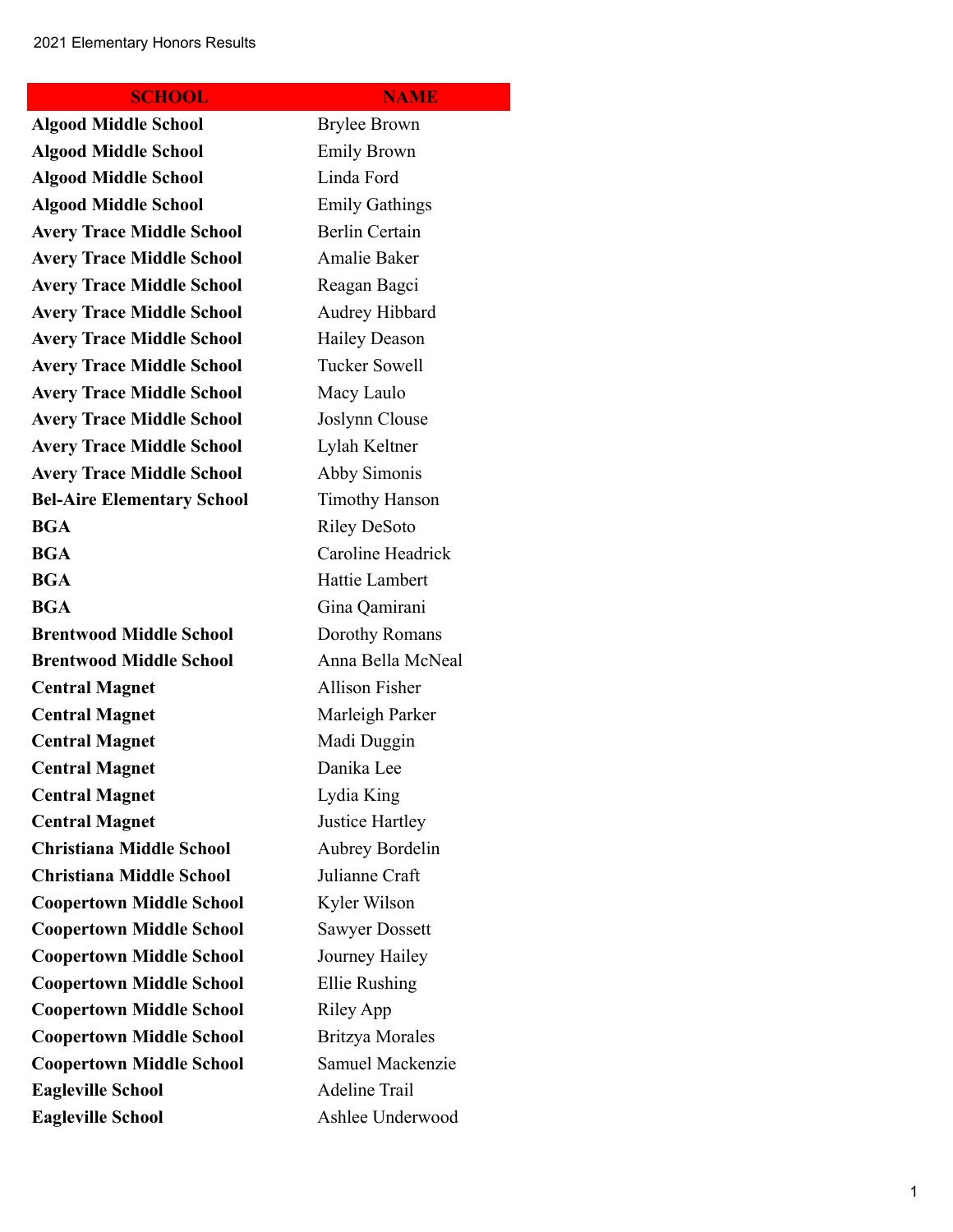| <b>Eagleville School</b>           | <b>Emily Brown</b>    |
|------------------------------------|-----------------------|
| <b>Eagleville School</b>           | <b>Addison Lewis</b>  |
| <b>FRA</b>                         | Reilyn Carlton        |
| <b>FRA</b>                         | Ella Gadsey           |
| <b>FRA</b>                         | Alec Rodriguez        |
| <b>FRA</b>                         | <b>Riley West</b>     |
| <b>FRA</b>                         | Akina Smith           |
| <b>FRA</b>                         | <b>Gracelee Gibbs</b> |
| <b>FRA</b>                         | Harlow Kralj          |
| <b>FRA</b>                         | <b>Emerson Hood</b>   |
| <b>Freedom Intermediate School</b> | Ella Willsey          |
| <b>Freedom Intermediate School</b> | Kaedyn Nixon          |
| <b>Freedom Intermediate School</b> | Emmaline Odom         |
| <b>Freedom Intermediate School</b> | <b>Bailey Minor</b>   |
| <b>Freedom Intermediate School</b> | Caroline Orr          |
| <b>Freedom Intermediate School</b> | Averey Smith          |
| <b>Freedom Intermediate School</b> | Katie McGarrah        |
| <b>Freedom Intermediate School</b> | Katelyn Ferguson      |
| <b>Freedom Intermediate School</b> | <b>Carter Miller</b>  |
| <b>Freedom Intermediate School</b> | Finley O'Shea         |
| <b>Freedom Intermediate School</b> | Savannah Stephens     |
| <b>Freedom Intermediate School</b> | Paola Rodriguez       |
| <b>Freedom Intermediate School</b> | Khloe Hammell         |
| <b>Freedom Intermediate School</b> | Jema Ives             |
| <b>Freedom Intermediate School</b> | <b>Audrey Henrick</b> |
| <b>Freedom Intermediate School</b> | Zoe Luepke            |
| <b>Freedom Intermediate School</b> | Julia Grayson         |
| <b>Freedom Intermediate School</b> | Eileen Ziegler        |
| <b>Freedom Intermediate School</b> | Molly Ziegler         |
| <b>Freedom Intermediate School</b> | Caylyn Cutsinger      |
| <b>Freedom Intermediate School</b> | Abigail Cuison        |
| <b>Freedom Intermediate School</b> | <b>Emily Williams</b> |
| <b>Freedom Intermediate School</b> | Gracyn Eganey         |
| <b>Freedom Intermediate School</b> | <b>Maddie Scales</b>  |
| <b>Freedom Intermediate School</b> | Alexandra Morris      |
| <b>Freedom Intermediate School</b> | Avery Cahill          |
| <b>Freedom Intermediate School</b> | Josie Fitzgerald      |
| <b>Freedom Intermediate School</b> | Everly Bonilla        |
| <b>Gladeville Middle School</b>    | Ananyaa Sureshbabu    |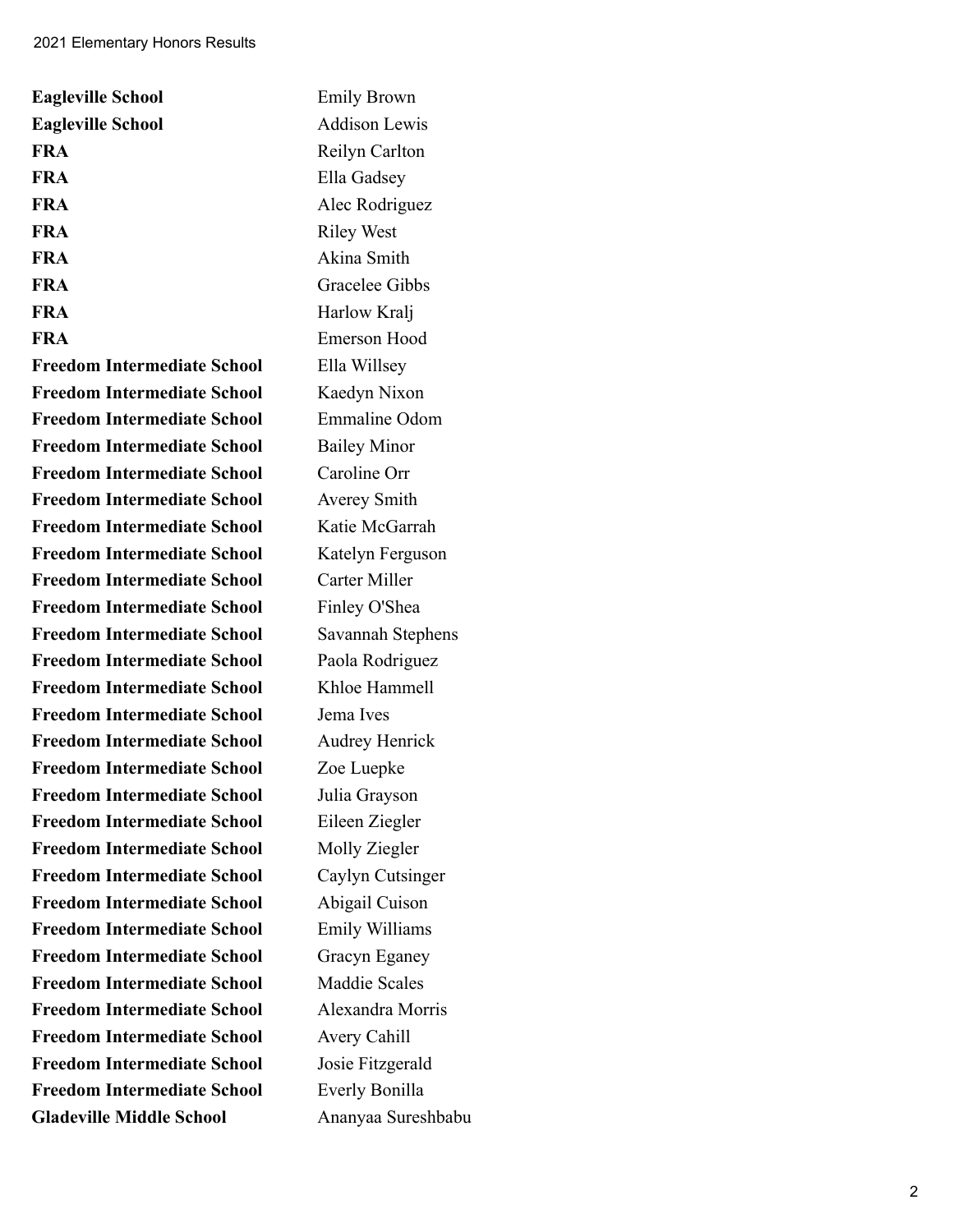**Gladeville Middle School** Violet Clark **Grassland Middle School** Amelia Bachuss **Grassland Middle School** Jack Florian **Heritage Middle School** Emery Meade **Heritage Middle School** Fevronia Ekimogloy **Heritage Middle School** Alivia Hope Hemmert-Corley **Heritage Middle School** Meredith Hollins **Heritage Middle School** Kerrigan Riebe **Lipscomb Academy** Lane Bennett **Lipscomb Academy** Blake Watts **Lipscomb Academy** Norah Weeks **Lipscomb Academy** Aria Spencer-Nielson **Lipscomb Academy** Eliana Chatflield **Lipscomb Academy** Adri Cottingham **Lipscomb Academy** Mina Chen **McFadden School of Excellence** Adhvaya Haridasan Nair **McFadden School of Excellence** Athul Haridasan Nair **McFadden School of Excellence** Lorelai Richardson **McFadden School of Excellence** Kruz Blackwell **McFadden School of Excellence** Isaac Dwyer **Mt. Juliet Elementary School** Thomas Hite **Oakland Middle School** McKayla Baxter **Oakland Middle School** Gavin Pearson **Oakland Middle School Izzy Fiore Oakland Middle School** Belle Segura **Oakland Middle School** Andrew Malone **Overture Music Academy** Aviva Born **Plainview Elementary School Keelyn Bowlin Plainview Elementary School** Mya Beamer **Plainview Elementary School Emily Hopkins Prescott South Middle School Emma Eldridge Prescott South Middle School** Elizabeth Bryant **Providence Christian Academy** Nate Lamb **Providence Christian Academy** Anna Clark **Providence Christian Academy** Libby Haynes **Providence Christian Academy** Cole Johnson **Providence Christian Academy** Hannah Belk **Rock Springs Middle School** Mia Puschmann **Rock Springs Middle School** Destiny Clayborn